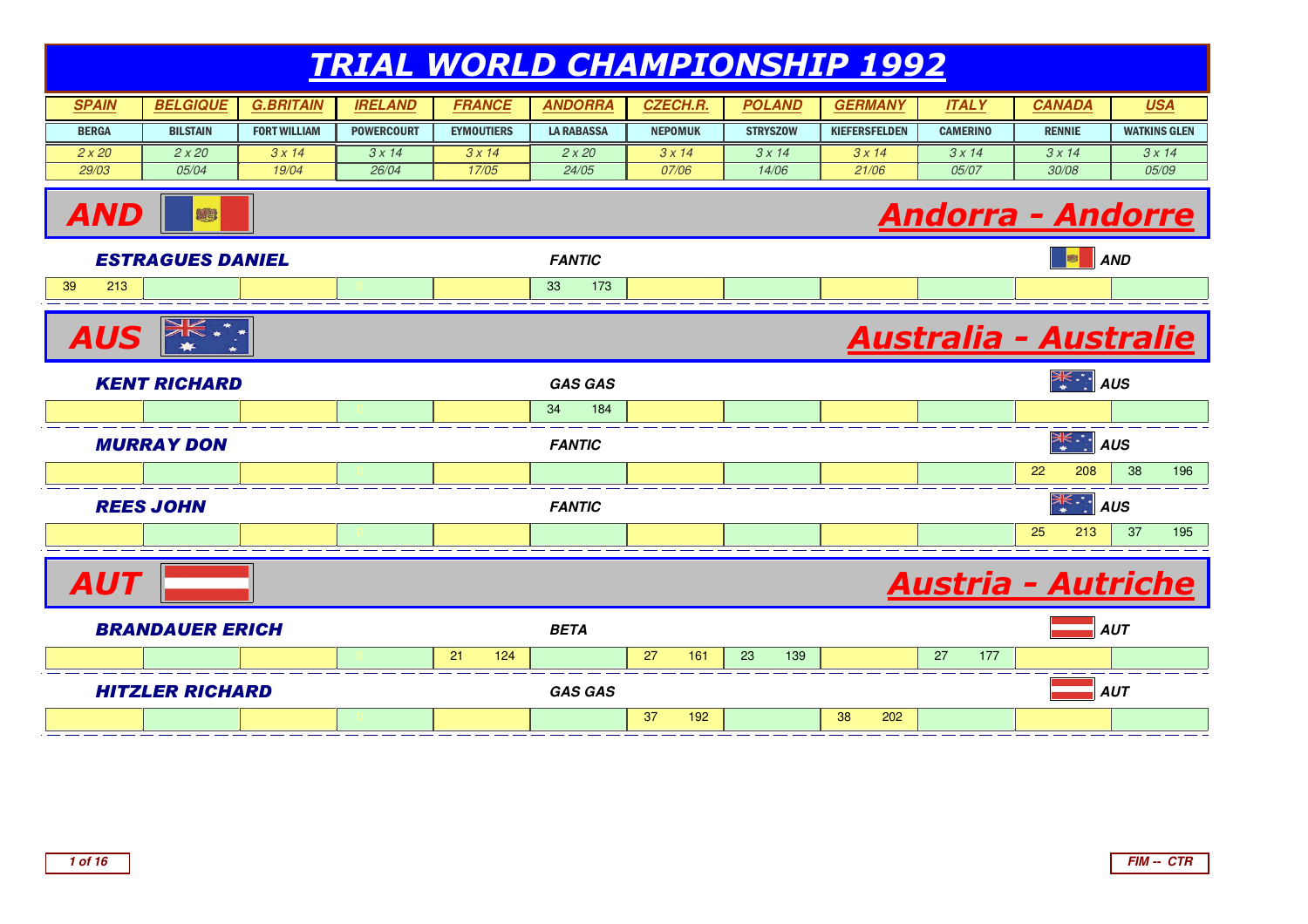## TRIAL WORLD CHAMPIONSHIP 1992

| <b>SPAIN</b> | <b>BELGIQUE</b> | <b>G.BRITAIN</b>    | <b>IRELAND</b>    | <b>FRANCE</b>     | <b>ANDORRA</b>    | <b>CZECH.R.</b> | <b>POLAND</b>   | <b>GERMANY</b> | <b>ITALY</b>    | <b>CANADA</b> | <b>USA</b>          |
|--------------|-----------------|---------------------|-------------------|-------------------|-------------------|-----------------|-----------------|----------------|-----------------|---------------|---------------------|
| <b>BERGA</b> | <b>BILSTAIN</b> | <b>FORT WILLIAM</b> | <b>POWERCOURT</b> | <b>EYMOUTIERS</b> | <b>LA RABASSA</b> | <b>NEPOMUK</b>  | <b>STRYSZOW</b> | KIEFERSFELDEN  | <b>CAMERINO</b> | <b>RENNIE</b> | <b>WATKINS GLEN</b> |
| $2\times 20$ | 2x20            | 3 x 14              | 3x14              | 3 x 14            | 2 x 20            | 3 x 14          | 3 x 14          | 3 x 14         | 3 x 14          | 3 x 14        | 3 x 14              |
| 29/03        | 05/04           | 19/04               | 26/04             | 17/05             | 24/05             | 07/06           | 14/06           | 21/06          | <i>05/07</i>    | 30/08         | 05/09               |

## Belgium - Belgique



**BEL**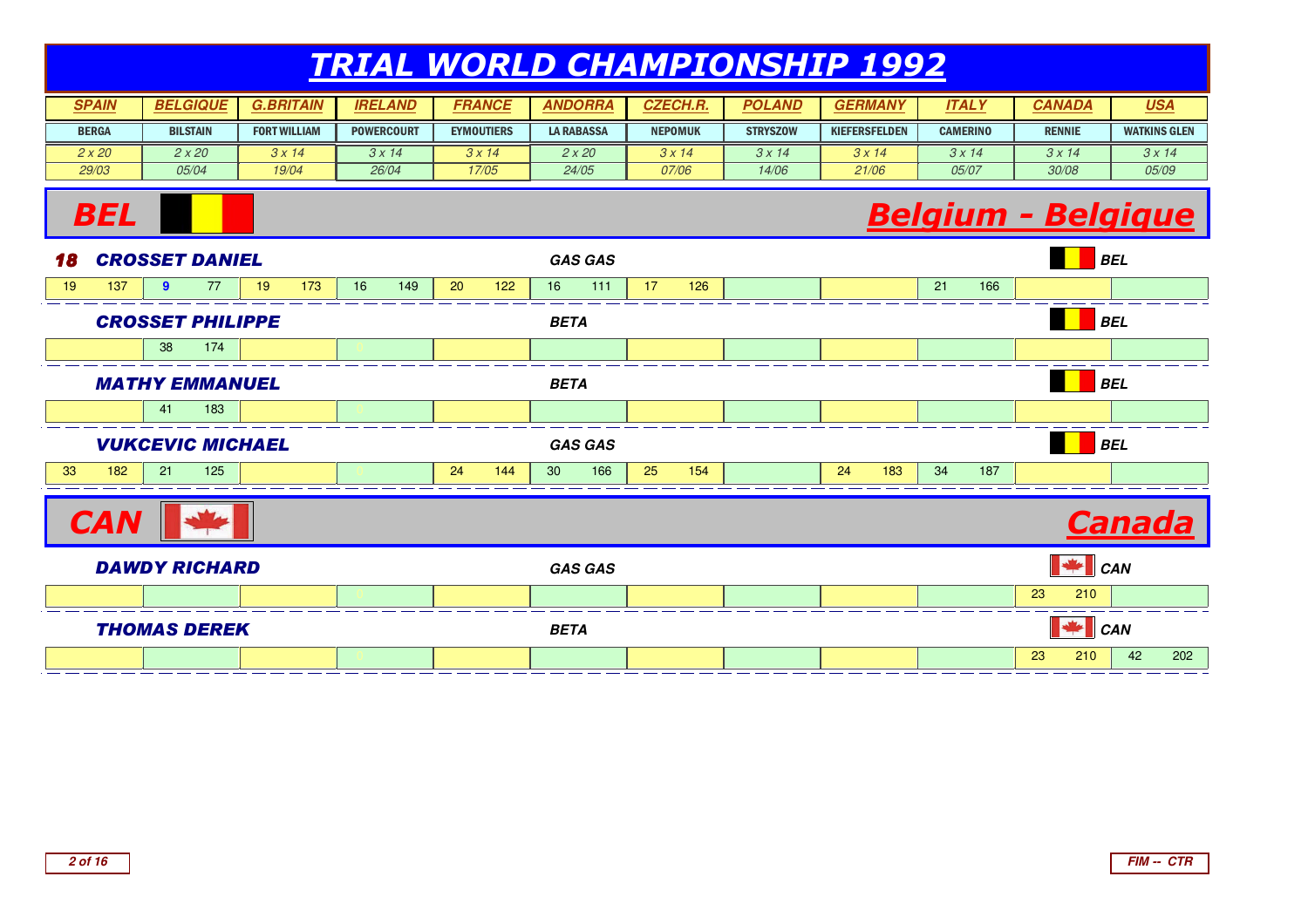## TRIAL WORLD CHAMPIONSHIP 1992

| <b>SPAIN</b> | <b>BELGIQUE</b> | <b>G.BRITAIN</b>    | <b>IRELAND</b>    | FRANCE            | <b>ANDORRA</b> | <i><b>CZECH.R.</b></i> | <b>POLAND</b>   | <b>GERMANY</b>       | <b>ITALY</b>    | <b><i>CANADA</i></b> | <u>USA</u>          |
|--------------|-----------------|---------------------|-------------------|-------------------|----------------|------------------------|-----------------|----------------------|-----------------|----------------------|---------------------|
| <b>BERGA</b> | <b>BILSTAIN</b> | <b>FORT WILLIAM</b> | <b>POWERCOURT</b> | <b>EYMOUTIERS</b> | LA RABASSA     | <b>NEPOMUK</b>         | <b>STRYSZOW</b> | <b>KIEFERSFELDEN</b> | <b>CAMERINO</b> | RENNIE               | <b>WATKINS GLEN</b> |
| 2 x 20       | 2x20            | 3x14                | 3x14              | 3x14              | 2 x 20         | 3 x 14                 | 3 x 14          | 3 x 14               | 3 x 14          | 3 x 14               | 3 x 14              |
| 29/03        | <i>05/04</i>    | 19/04               | 26/04             | 17/05             | 24/05          | 07/06                  | 14/06           | 21/06                | 05/07           | 30/08                | 05/09               |

## Czech.Rep. - Rep.Tcheque



**CZE**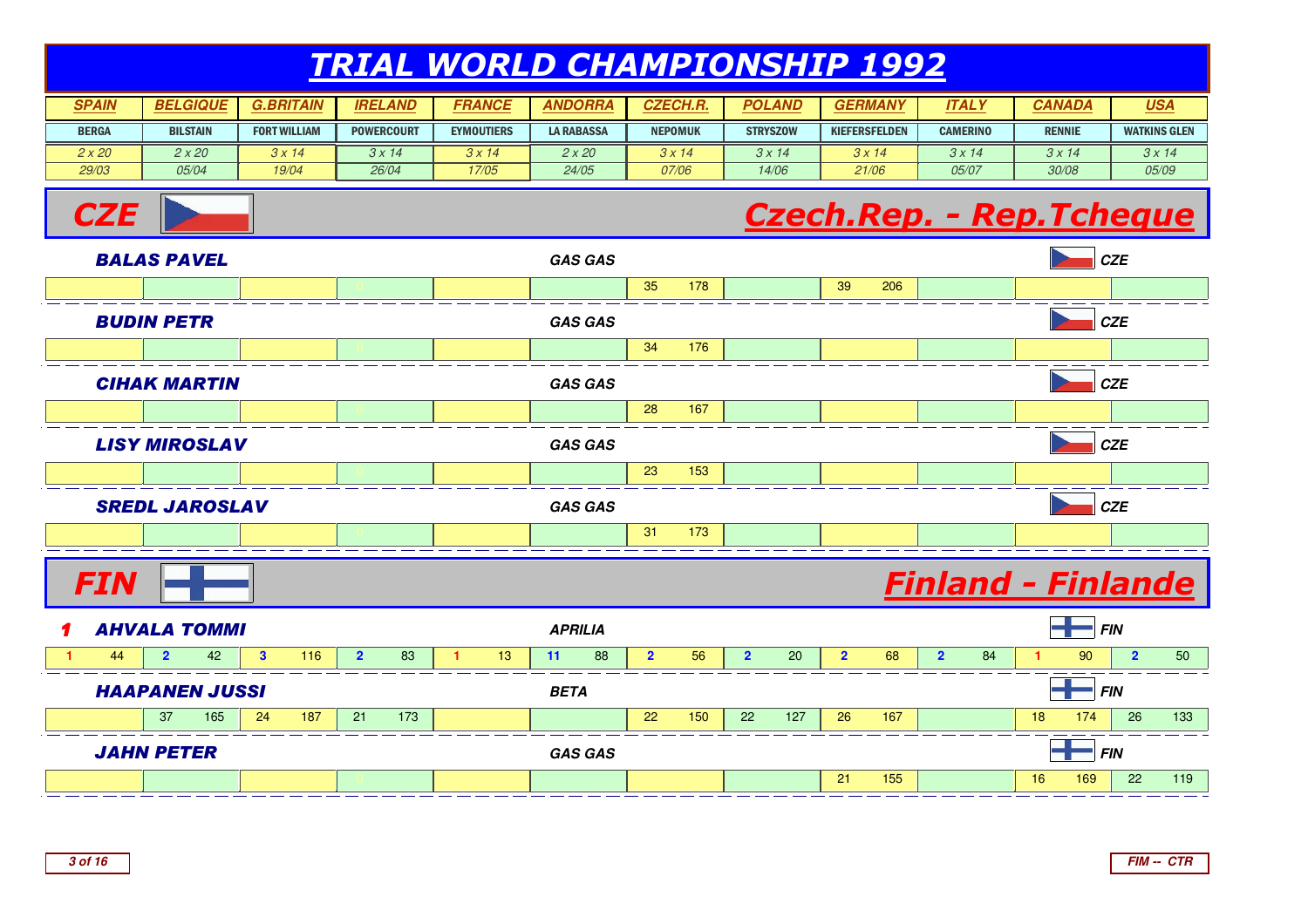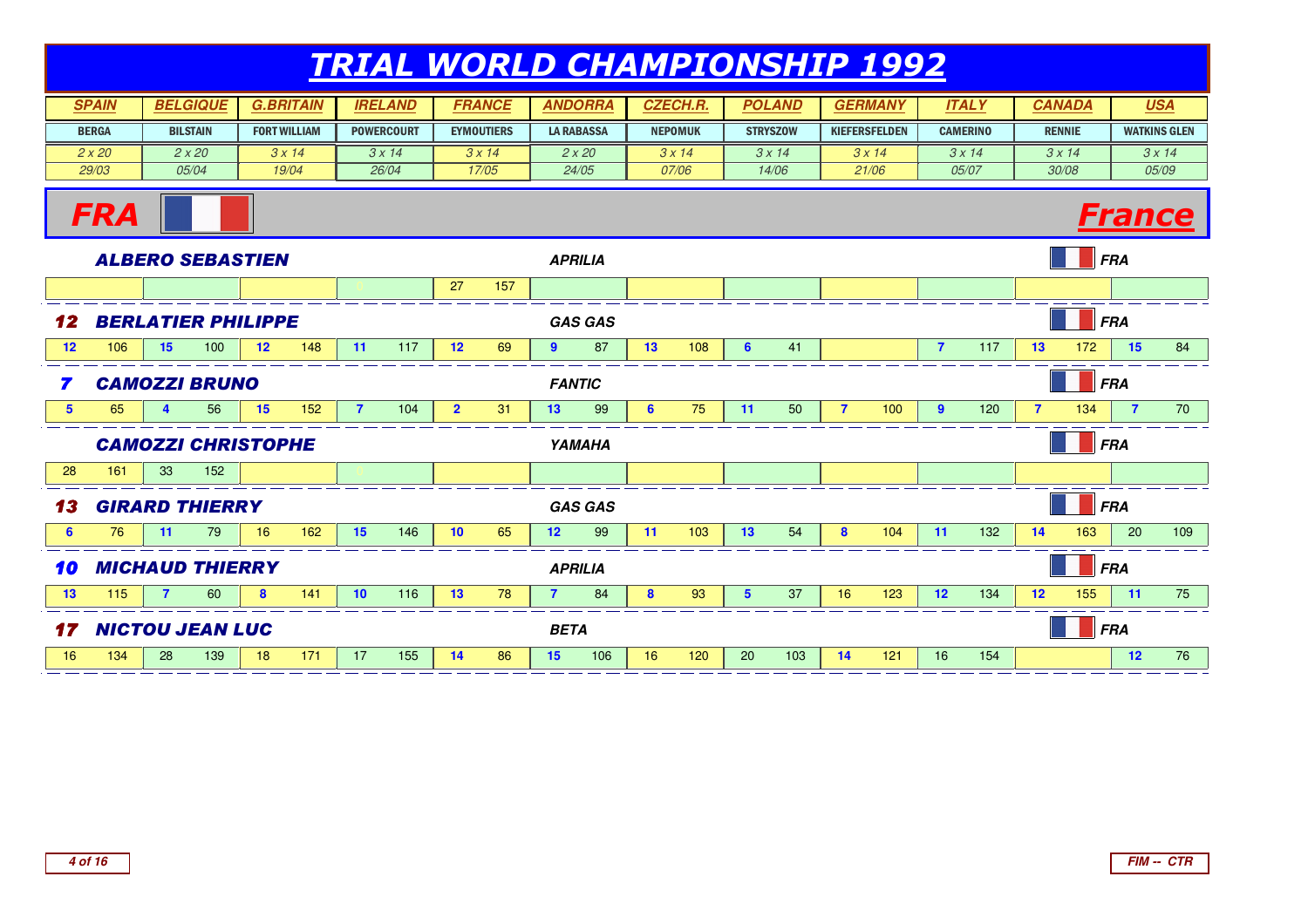|               |                              |                     |                   |                   |                   |                 |                 | <b>TRIAL WORLD CHAMPIONSHIP 1992</b> |                 |               |                     |
|---------------|------------------------------|---------------------|-------------------|-------------------|-------------------|-----------------|-----------------|--------------------------------------|-----------------|---------------|---------------------|
| <b>SPAIN</b>  | <b>BELGIQUE</b>              | <b>G.BRITAIN</b>    | <b>IRELAND</b>    | <b>FRANCE</b>     | <b>ANDORRA</b>    | <b>CZECH.R.</b> | <b>POLAND</b>   | <b>GERMANY</b>                       | <b>ITALY</b>    | <b>CANADA</b> | <b>USA</b>          |
| <b>BERGA</b>  | <b>BILSTAIN</b>              | <b>FORT WILLIAM</b> | <b>POWERCOURT</b> | <b>EYMOUTIERS</b> | <b>LA RABASSA</b> | <b>NEPOMUK</b>  | <b>STRYSZOW</b> | <b>KIEFERSFELDEN</b>                 | <b>CAMERINO</b> | <b>RENNIE</b> | <b>WATKINS GLEN</b> |
| 2x20<br>29/03 | 2x20<br>05/04                | 3x14                | 3x14<br>26/04     | 3x14              | 2x20              | 3x14            | 3x14            | 3x14                                 | 3x14<br>05/07   | 3x14<br>30/08 | 3x14<br>05/09       |
|               |                              | 19/04               |                   | 17/05             | 24/05             | 07/06           | 14/06           | 21/06                                |                 |               |                     |
| GER           |                              |                     |                   |                   |                   |                 |                 | <b>Germany - Allemagne</b>           |                 |               |                     |
|               | <b>GEITZ MICHAEL</b>         |                     |                   |                   | <b>BETA</b>       |                 |                 |                                      |                 |               | <b>GER</b>          |
|               |                              |                     |                   |                   |                   |                 |                 | 31<br>193                            |                 |               |                     |
|               | <b>GÖRIG MARKUS</b>          |                     |                   |                   | <b>FANTIC</b>     |                 |                 |                                      |                 |               | <b>GER</b>          |
|               | 42<br>184                    |                     |                   |                   |                   | 33<br>175       | 28<br>169       | 29<br>182                            | 35<br>188       |               |                     |
|               | <b>GREINER HANS</b>          |                     |                   |                   | <b>GAS GAS</b>    |                 |                 |                                      |                 |               | <b>GER</b>          |
|               | 42<br>184                    |                     |                   |                   |                   | 32<br>174       |                 | 37<br>201                            | 33<br>186       |               |                     |
|               | <b>HERFURTNER JOSEF</b>      |                     |                   |                   | <b>BETA</b>       |                 |                 |                                      |                 |               | <b>GER</b>          |
|               |                              |                     |                   |                   |                   |                 |                 | 32<br>194                            |                 |               |                     |
|               | <b>HOFFMANN HORST</b>        |                     |                   |                   | <b>FANTIC</b>     |                 |                 |                                      |                 |               | <b>GER</b>          |
|               | 27<br>139                    |                     |                   |                   |                   | 20<br>142       |                 | 23<br>158                            |                 |               | 21<br>111           |
|               | <b>HUTER JÜRGEN</b>          |                     |                   |                   | <b>BETA</b>       |                 |                 |                                      |                 |               | <b>GER</b>          |
|               |                              |                     |                   |                   |                   |                 |                 |                                      |                 |               | 33<br>161           |
|               | <b>KIPP MARCUS</b>           |                     |                   |                   | <b>BETA</b>       |                 |                 |                                      |                 |               | <b>GER</b>          |
|               | 32<br>151                    |                     |                   |                   |                   | 19<br>133       | 19<br>103       |                                      |                 |               | 24<br>129           |
|               | <b>LETTENBICHLER ANDREAS</b> |                     |                   |                   |                   |                 |                 |                                      |                 |               | <b>GER</b>          |
|               | 23<br>132                    |                     |                   |                   |                   |                 |                 | 18<br>142                            |                 |               |                     |
|               | <b>PFEIFFER CHRISTIAN</b>    |                     |                   |                   |                   |                 |                 |                                      |                 |               | <b>GER</b>          |
|               |                              |                     |                   |                   |                   |                 |                 | 34<br>198                            |                 |               |                     |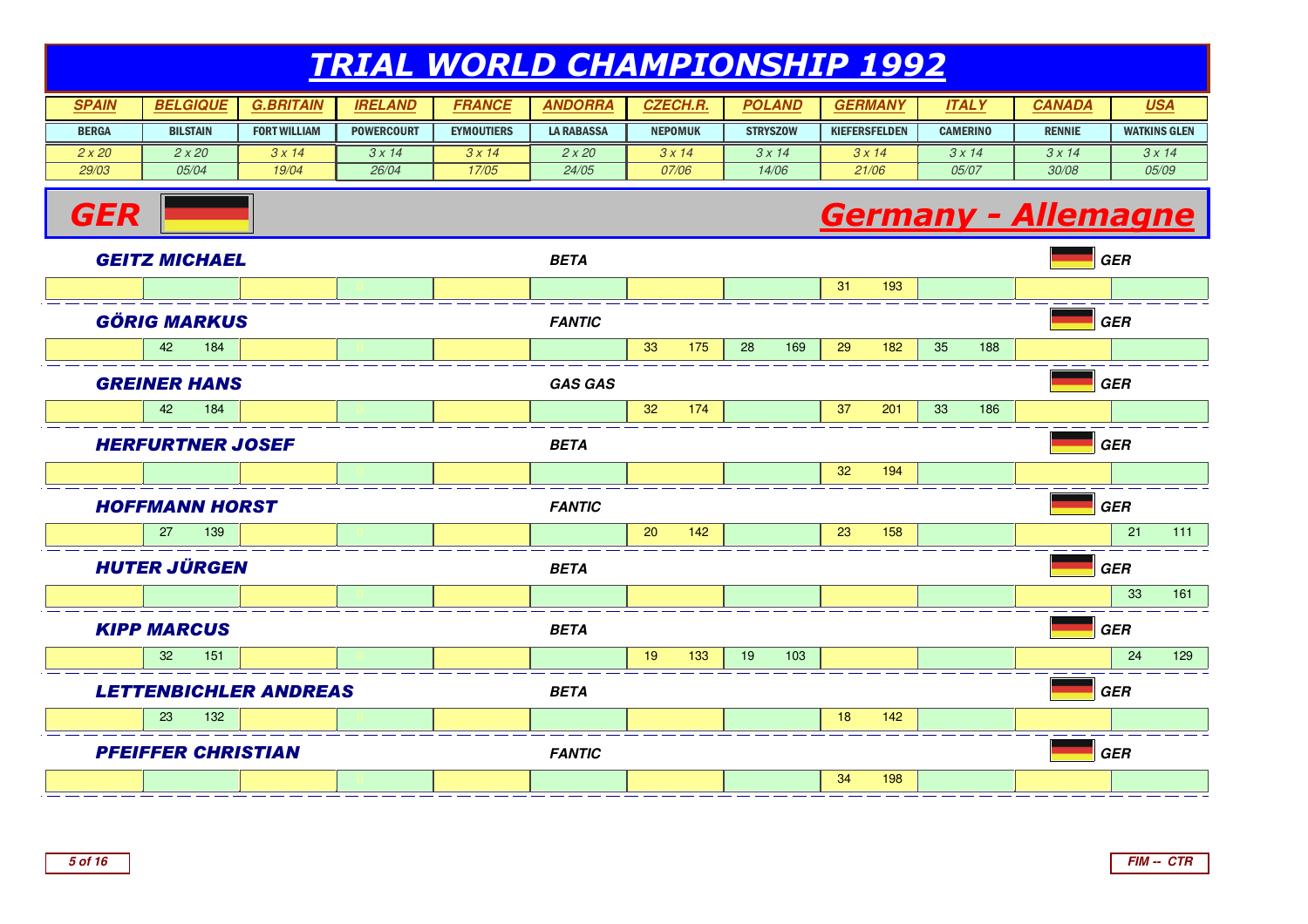| <b>TRIAL WORLD CHAMPIONSHIP 1992</b> |                     |                      |                     |                   |                   |                   |                 |                 |                      |                 |               |                     |
|--------------------------------------|---------------------|----------------------|---------------------|-------------------|-------------------|-------------------|-----------------|-----------------|----------------------|-----------------|---------------|---------------------|
| <b>SPAIN</b>                         |                     | <b>BELGIQUE</b>      | <b>G.BRITAIN</b>    | <b>IRELAND</b>    | <b>FRANCE</b>     | <b>ANDORRA</b>    | <b>CZECH.R.</b> | <b>POLAND</b>   | <b>GERMANY</b>       | <b>ITALY</b>    | <b>CANADA</b> | <b>USA</b>          |
| <b>BERGA</b>                         |                     | <b>BILSTAIN</b>      | <b>FORT WILLIAM</b> | <b>POWERCOURT</b> | <b>EYMOUTIERS</b> | <b>LA RABASSA</b> | <b>NEPOMUK</b>  | <b>STRYSZOW</b> | <b>KIEFERSFELDEN</b> | <b>CAMERINO</b> | <b>RENNIE</b> | <b>WATKINS GLEN</b> |
| 2x20                                 |                     | 2x20                 | 3x14                | 3x14              | 3x14              | 2x20              | 3x14            | 3x14            | 3x14                 | 3x14            | 3x14          | 3x14                |
| 29/03                                |                     | 05/04                | 19/04               | 26/04             | 17/05             | 24/05             | 07/06           | 14/06           | 21/06                | 05/07           | 30/08         | 05/09               |
|                                      | <b>SCHMID HORST</b> |                      |                     |                   |                   | <b>FANTIC</b>     |                 |                 |                      |                 |               | <b>GER</b>          |
|                                      |                     |                      |                     |                   |                   |                   |                 |                 | 36<br>200            |                 |               |                     |
|                                      |                     | <b>TER JUNG JENS</b> |                     |                   |                   | <b>FANTIC</b>     |                 |                 |                      |                 |               | <b>GER</b>          |
| 32 <sup>°</sup>                      | 174<br>146<br>30    |                      |                     |                   |                   | 165<br>29         | 29<br>168       | 143<br>24       | 28<br>175            |                 |               | 128<br>23           |
|                                      |                     | <b>WALTER GERNOT</b> |                     |                   |                   | <b>BETA</b>       |                 |                 |                      |                 |               | <b>GER</b>          |
|                                      |                     |                      |                     |                   |                   |                   |                 |                 | 33<br>195            |                 |               |                     |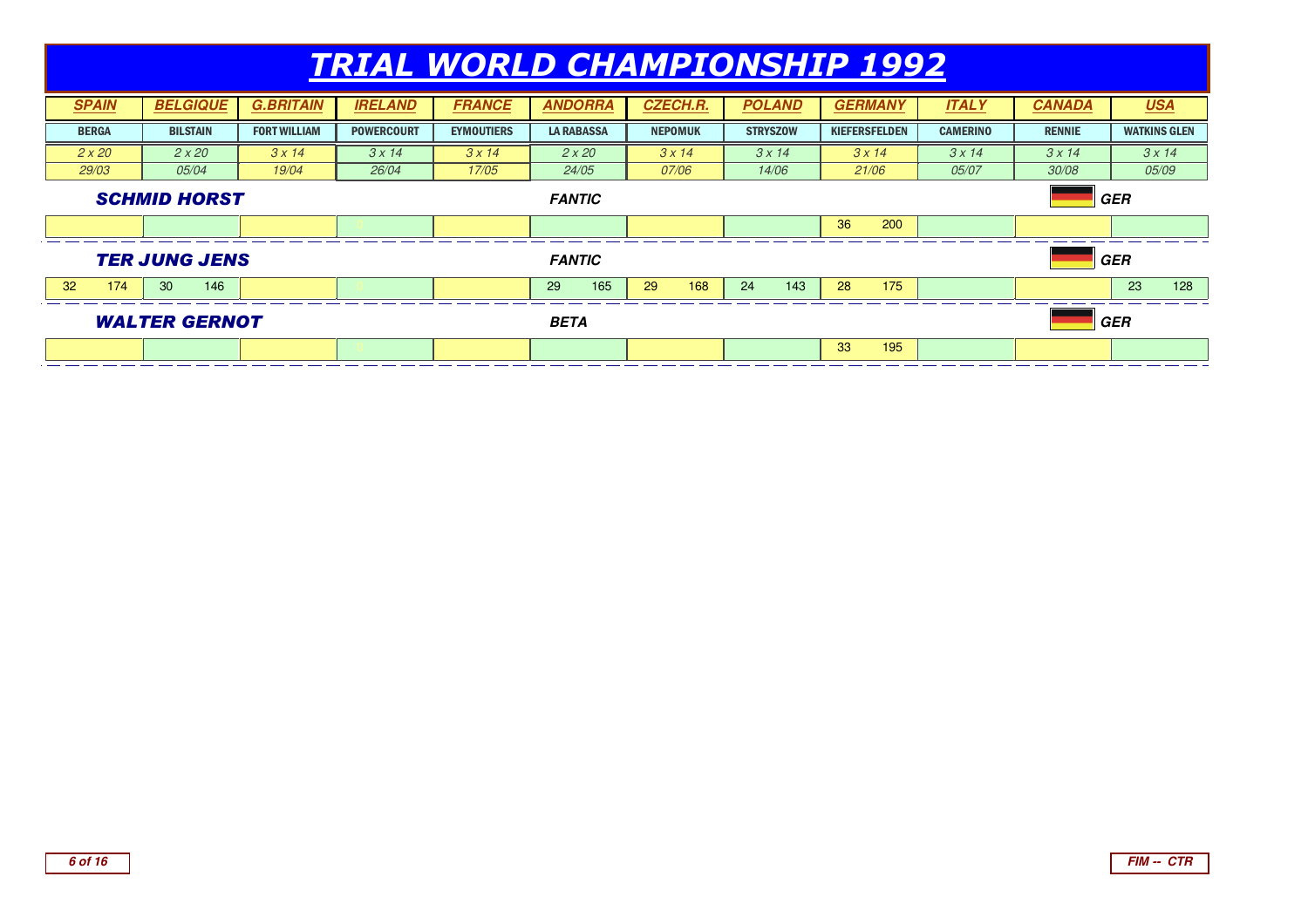## TRIAL WORLD CHAMPIONSHIP 1992

| <b>SPAIN</b> | <b>BELGIQUE</b> | <b>G.BRITAIN</b>    | <b>IRELAND</b>    | FRANCE            | <b>ANDORRA</b> | <b>CZECH.R.</b> | <b>POLAND</b>   | <b>GERMANY</b>       | <b>ITAL</b>     | <b>CANADA</b> | <u>USA</u>          |
|--------------|-----------------|---------------------|-------------------|-------------------|----------------|-----------------|-----------------|----------------------|-----------------|---------------|---------------------|
| <b>BERGA</b> | <b>BILSTAIN</b> | <b>FORT WILLIAM</b> | <b>POWERCOURT</b> | <b>EYMOUTIERS</b> | LA RABASSA     | <b>NEPOMUK</b>  | <b>STRYSZOW</b> | <b>KIEFERSFELDEN</b> | <b>CAMERINO</b> | <b>RENNIE</b> | <b>WATKINS GLEN</b> |
| 2 x 20       | 2x20'           | 3 x 14              | 3 x 14            | 3 x 14            | 2 x 20         | 3x14            | 3 x 14          | 3 x 14               | 3 x 14          | 3x14          | 3x14                |
| 29/03        | 05/04           | 19/04               | 26/04             | 17/05             | 24/05          | 07/06           | 14/06           | 21/06                | 05/07           | 30/08         | 05/09               |



# Great Britain - Grande Bretagne

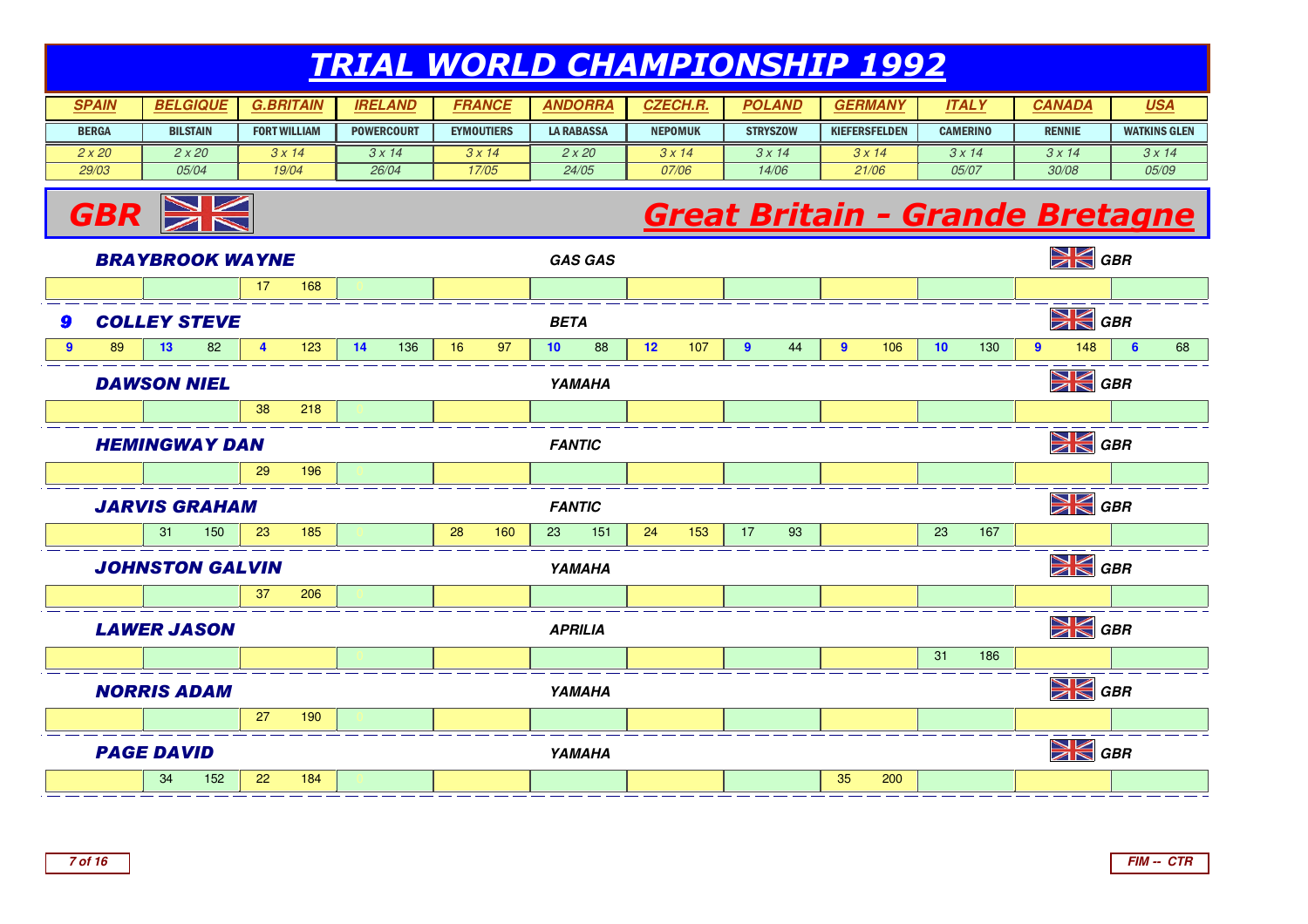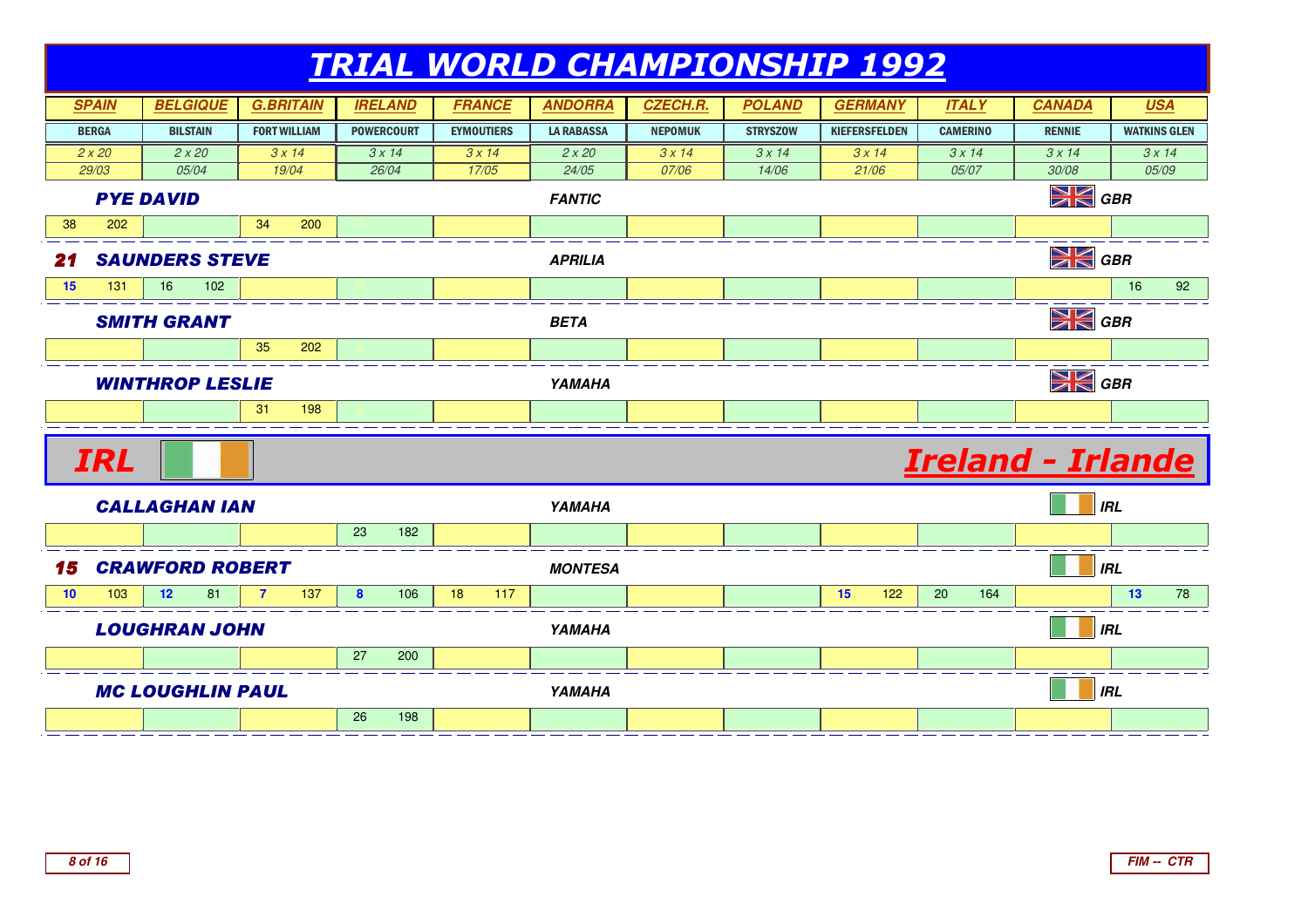#### TRIAL WORLD CHAMPIONSHIP 1992**SPAIN BELGIQUE G.BRITAIN IRELAND FRANCE** BERGA $2 x 20$  29/03BILSTAIN FORT WILLIAMPOWERCOURT FYMOUTIERS **ANDORRA CZECH.R. POLAND GERMANY ITALY** LA RABASSA NEPOMUK**STRYSZOW**  KIEFERSFELDEN CAMERINO  $2 \times 20$  05/04 $3 \times 14$  19/043 x 14 26/04 $3 \times 14$  17/05 $2 x 20$  24/05 $3 × 14$  07/06 $3 \times 14$  14/063 x 14 21/06 $3 \times 14$  05/07**CANADA**RENNIE $3 \times 14$  30/08**USA**WATKINS GLEN3 x 14 05/09ITA Italy - Italie ARTUSI ATTILIO **MONTESA ITA** <sup>0</sup> <sup>0</sup> <sup>0</sup> <sup>0</sup> <sup>0</sup> <sup>0</sup> <sup>0</sup> <sup>0</sup> <sup>37</sup> <sup>189</sup> <sup>0</sup> <sup>0</sup> BERTOLDO LUCIO**BETA ITA ITA ITA ITA ITA ITA** ITA <sup>0</sup> <sup>0</sup> <sup>0</sup> <sup>0</sup> <sup>0</sup> <sup>0</sup> <sup>0</sup> <sup>0</sup> <sup>29</sup> <sup>180</sup> <sup>0</sup> <sup>0</sup> 3**BOSIS DIEGO FANTIC ITA 2** <sup>50</sup> **<sup>1</sup>** <sup>36</sup> **<sup>1</sup>** <sup>100</sup> **<sup>6</sup>** <sup>102</sup> **<sup>6</sup>** <sup>39</sup> **<sup>2</sup>** <sup>63</sup> **<sup>7</sup>** <sup>87</sup> **<sup>8</sup>** <sup>42</sup> **<sup>4</sup>** <sup>79</sup> **<sup>1</sup>** <sup>79</sup> **<sup>2</sup>** <sup>112</sup> **<sup>5</sup>** <sup>60</sup> 16 DELLIO STEFANO **MONTESA ITA** 25 <sup>155</sup> <sup>18</sup> <sup>118</sup> <sup>0</sup> <sup>0</sup> **<sup>11</sup>** <sup>69</sup> <sup>18</sup> <sup>133</sup> **<sup>15</sup>** <sup>119</sup> **<sup>15</sup>** <sup>89</sup> **<sup>13</sup>** <sup>119</sup> **<sup>13</sup>** <sup>144</sup> <sup>0</sup> <sup>0</sup> LENZI FABIO**BETA ITA ITA ITA ITA ITA** ITA <sup>0</sup> <sup>0</sup> <sup>0</sup> <sup>0</sup> <sup>0</sup> <sup>0</sup> <sup>0</sup> <sup>0</sup> <sup>32</sup> <sup>186</sup> <sup>0</sup> <sup>0</sup> 8**MIGLIO DONATO APRILIA ITA 7** <sup>76</sup> **<sup>8</sup>** <sup>73</sup> **<sup>5</sup>** <sup>131</sup> **<sup>5</sup>** <sup>101</sup> **<sup>5</sup>** <sup>39</sup> **<sup>3</sup>** <sup>73</sup> **<sup>14</sup>** <sup>111</sup> **<sup>10</sup>** <sup>45</sup> **<sup>12</sup>** <sup>118</sup> **<sup>8</sup>** <sup>118</sup> **<sup>6</sup>** <sup>126</sup> **<sup>8</sup>** <sup>71</sup> PETRELLA ANDREA **FANTIC ITA** <sup>0</sup> <sup>0</sup> <sup>0</sup> <sup>0</sup> <sup>0</sup> <sup>0</sup> <sup>0</sup> <sup>0</sup> <sup>25</sup> <sup>173</sup> <sup>0</sup> <sup>0</sup> RE DELLE GANDINE DARIO**BETA ITA ITA ITA ITA ITA ITA ITA ITA** ITA 0 22 156 26 175 | 20 300 167 | 26 150 | 25 153 | 27 150 | 27 150 | 22 156 | 26 175 | 27 | 28 | 29 | 29 | 29 | 14 SEMBENINI PIERO**BETA ITA ITA ITA ITA ITA ITA** 22<sup>147</sup> <sup>17</sup> <sup>114</sup> **<sup>11</sup>** <sup>147</sup> **<sup>13</sup>** <sup>133</sup> **<sup>15</sup>** <sup>93</sup> **<sup>14</sup>** <sup>100</sup> **<sup>9</sup>** <sup>94</sup> **<sup>7</sup>** <sup>41</sup> **<sup>11</sup>** <sup>115</sup> **<sup>15</sup>** <sup>151</sup> **<sup>11</sup>** <sup>154</sup> **<sup>14</sup>** <sup>83</sup>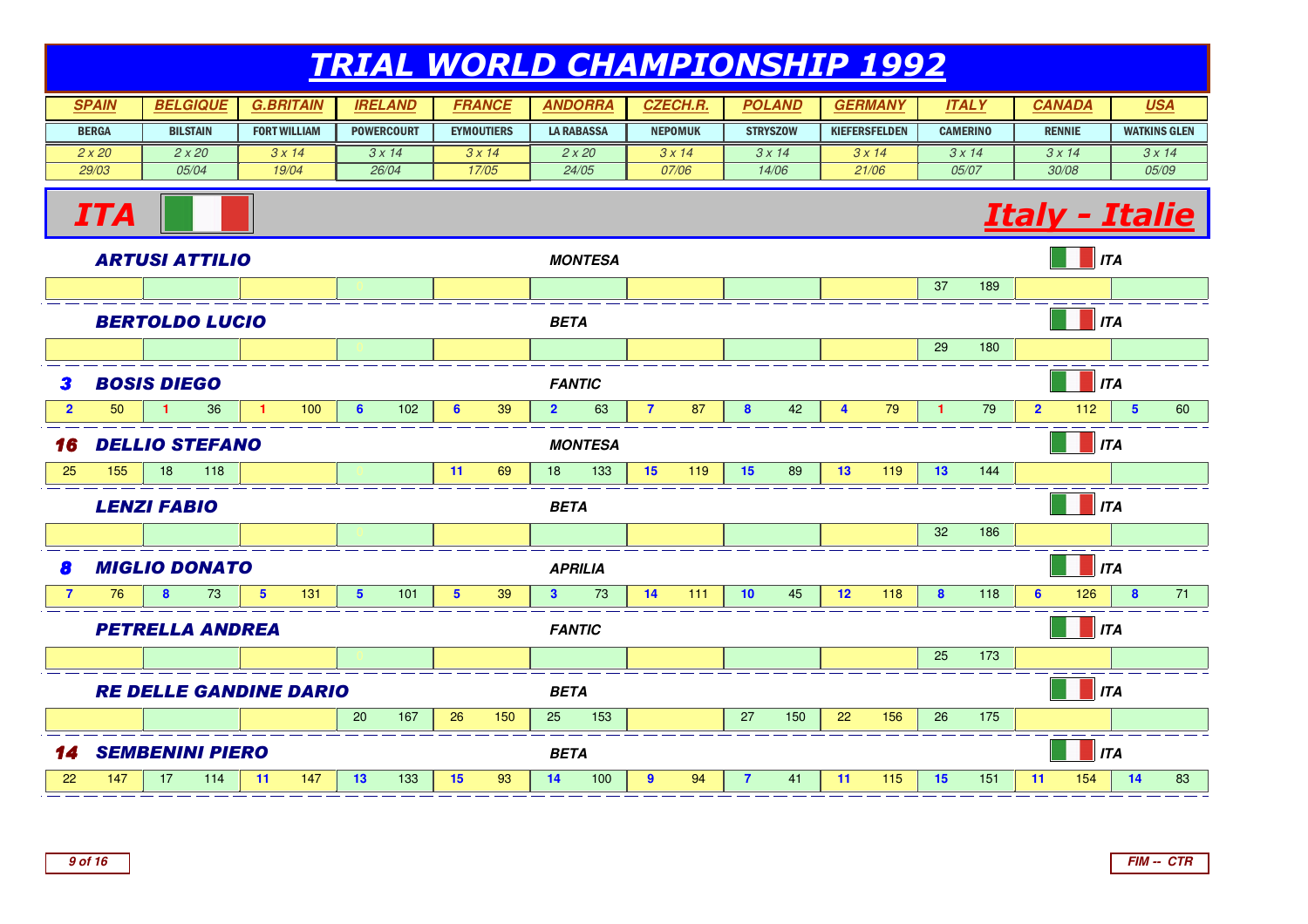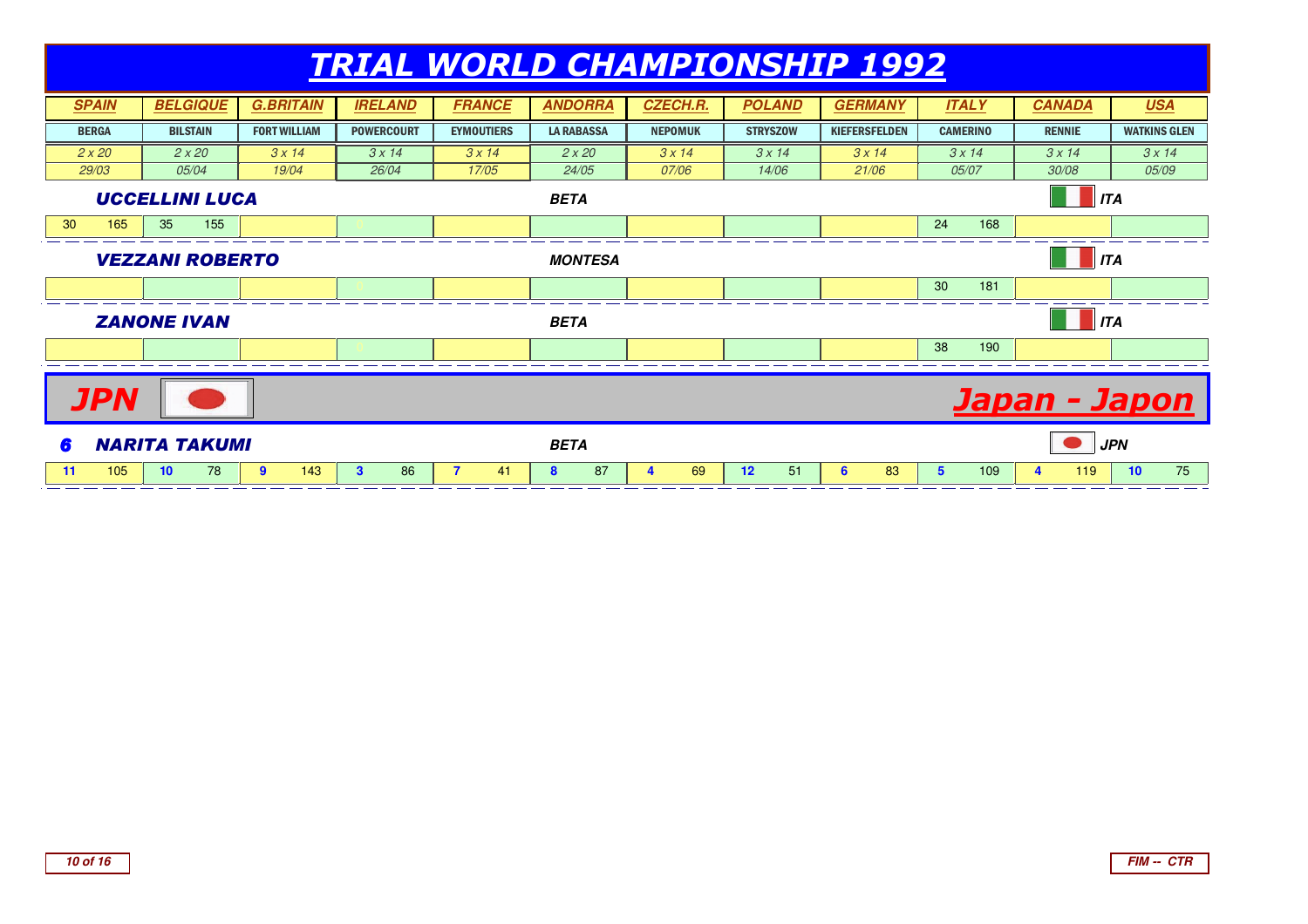### TRIAL WORLD CHAMPIONSHIP 1992**SPAIN BELGIQUE G.BRITAIN IRELAND FRANCE** BERGA $2 x 20$  29/03BILSTAIN FORT WILLIAM POWERCOURT EYMOUTIERS **ANDORRA CZECH.R. POLAND GERMANY ITALY** LA RABASSA NEPOMUK**STRYSZOW**  KIEFERSFELDEN CAMERINO  $2 \times 20$  05/043 x 14 19/043 x 14 26/04 $3 \times 14$  17/05 $2 \times 20$  24/05 $3 × 14$  07/06 $3 \times 14$  14/063 x 14 21/06 $3 \times 14$  05/07**CANADA**RENNIE3 x 14 30/08**USA**WATKINS GLEN3 x 14 05/09**NED**  Netherlands - Pays-Bas BUURSEMA ERIK **FANTIC NED** <sup>0</sup> <sup>0</sup> <sup>0</sup> <sup>0</sup> <sup>0</sup> <sup>0</sup> <sup>0</sup> <sup>0</sup> <sup>0</sup> <sup>19</sup> <sup>198</sup> <sup>35</sup> <sup>193</sup> EWALDS FRANK **MONTESA NED** <sup>0</sup> <sup>0</sup> <sup>0</sup> <sup>0</sup> <sup>0</sup> <sup>30</sup> <sup>169</sup> <sup>0</sup> <sup>27</sup> <sup>174</sup> <sup>0</sup> <sup>0</sup> <sup>29</sup> <sup>150</sup> OPSTALS RENE **GAS GAS NED** <sup>20</sup> <sup>124</sup> <sup>28</sup> <sup>191</sup> <sup>0</sup> <sup>0</sup> <sup>0</sup> <sup>0</sup> <sup>0</sup> <sup>0</sup> <sup>28</sup> <sup>180</sup> <sup>0</sup> <sup>27</sup> <sup>133</sup> 20**REIT MARCO BETA NED** 177 135 19 119 14 152 18 158 | 20 142 | | | | | | | | | | 17 169 | 17 103 VAN DEN BROEK ALEX **MONTESA NED** 311 170 | 25 135 | 25 189 | 0 | 25 147 | 28 157 | 21 146 | 18 102 | 25 166 | 19 164 | | 18 105 VAN DER LINDEN MARK **GAS GAS NED** <sup>39</sup> <sup>178</sup> <sup>0</sup> <sup>0</sup> <sup>0</sup> <sup>0</sup> <sup>0</sup> <sup>0</sup> <sup>0</sup> <sup>0</sup> <sup>0</sup> <sup>0</sup> VAN VEELEN JOHN **BETA NED** 36 <sup>190</sup> <sup>44</sup> <sup>188</sup> <sup>0</sup> <sup>0</sup> <sup>0</sup> <sup>0</sup> <sup>0</sup> <sup>0</sup> <sup>0</sup> <sup>0</sup> <sup>0</sup> <sup>0</sup> NZLNew Zeland - Nouvelle Zélande MERRIMAN STEFAN<u>APRILIA de la contrada de la contrada de la contrada de la contrada de la contrada de la contrada de la contra<br>Nacementos</u> 18<sup>135</sup> <sup>24</sup> <sup>135</sup> <sup>20</sup> <sup>175</sup> <sup>19</sup> <sup>161</sup> <sup>0</sup> <sup>0</sup> <sup>0</sup> <sup>0</sup> <sup>0</sup> <sup>0</sup> <sup>0</sup> <sup>0</sup>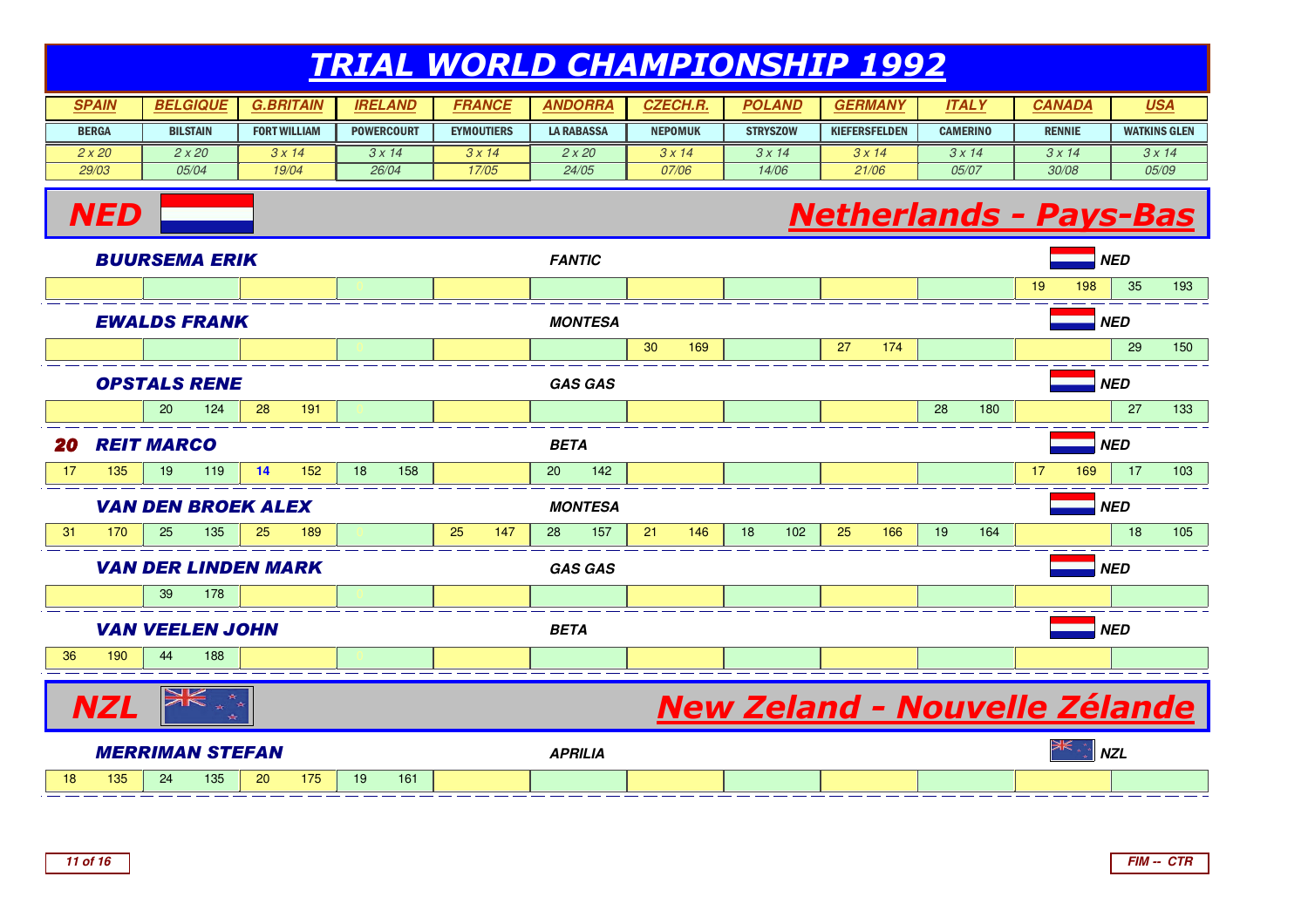#### TRIAL WORLD CHAMPIONSHIP 1992 **BELGIQUE G.BRITAIN IRELAND FRANCE ANDORRA CZECH.R. POLAND GERMANY ITALY CANADAUSA**WATKINS GLEN **BILSTAIN EVMOUTIERS** | **LA RABASSA NEPOMUK STRYSZOW** KIEFERSEELDEN CAMERINO **RENNIE** N | FORT WILLIAM | POWERCOURT | EYMOUTIERS

| ------ | .     |       | . <u>.</u> | -------------- | .      | .     | .      |        |       | ----------              |       |  |
|--------|-------|-------|------------|----------------|--------|-------|--------|--------|-------|-------------------------|-------|--|
| 2x20   | 2x20  | 3x14  | 3 x 14     | 3x1            | 2 x 20 | x14   | 3 x 14 | 3 x 14 | 3x14  | $Q_{\text{M}}$<br>$-10$ | 3x14  |  |
| 29/03  | 05/04 | 19/04 | 26/04      | 17/05          | 24/05  | 07/06 | 14/06  | 21/06  | 05/07 | 30/08                   | 05/09 |  |
|        |       |       |            |                |        |       |        |        |       |                         |       |  |

## Poland - Pologne



**SPAIN**

**BERGA** 

**POL**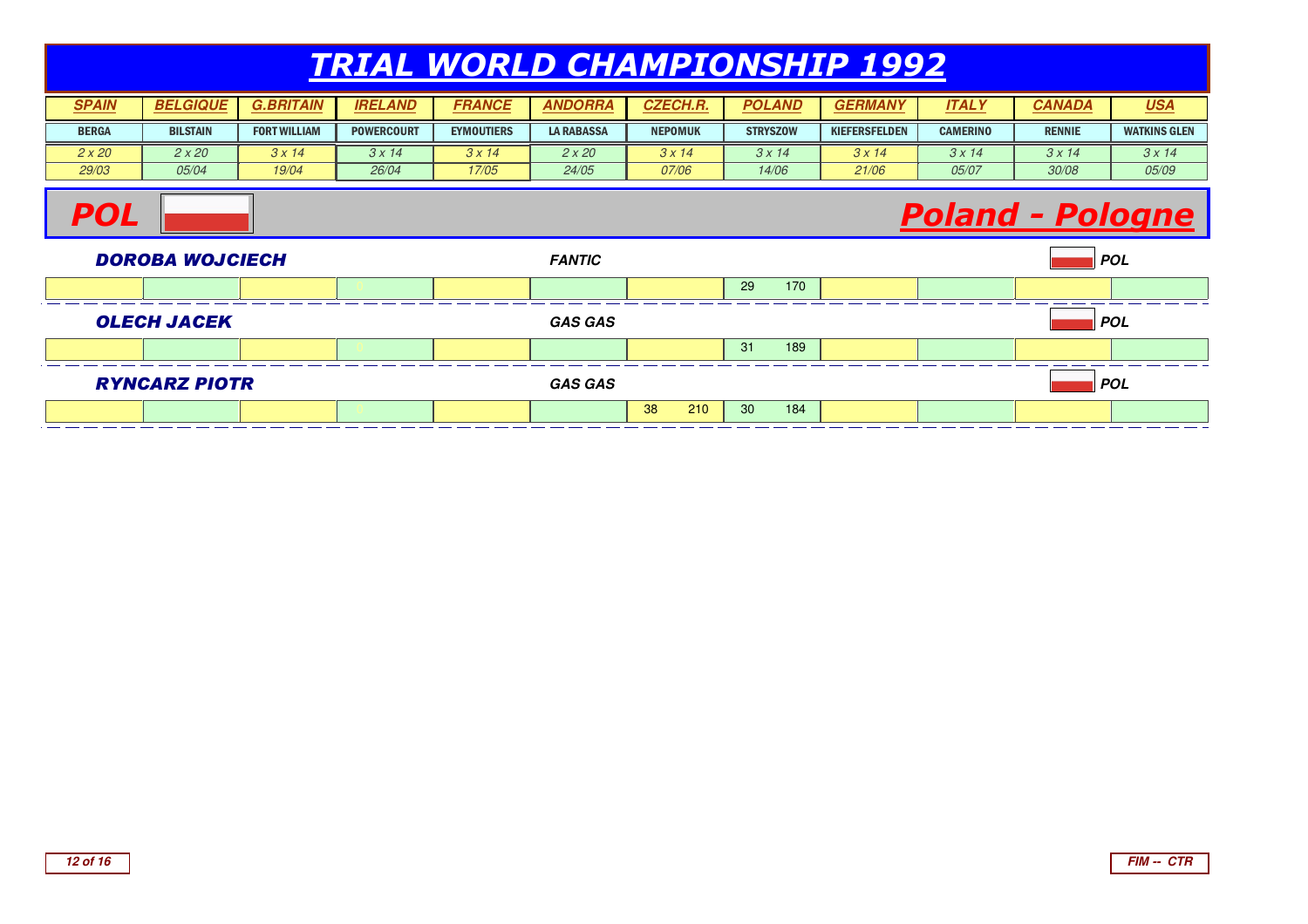#### TRIAL WORLD CHAMPIONSHIP 1992**SPAIN BELGIQUE G.BRITAIN IRELAND FRANCE** BERGA $2 x 20$  29/03BILSTAIN FORT WILLIAMPOWERCOURT FYMOUTIERS **ANDORRA CZECH.R. POLAND GERMANY ITALY** LA RABASSA NEPOMUK**STRYSZOW**  KIEFERSFELDEN CAMERINO  $2 \times 20$  05/043 x 14 19/043 x 14 26/04 $3 \times 14$  17/05 $2 x 20$  24/05 $3 × 14$  07/06 $3 \times 14$  14/063 x 14 21/06 $3 \times 14$  05/07**CANADA**RENNIE $3 \times 14$  30/08**USA**WATKINS GLEN3 x 14 05/09SPA**Spain - Espagne** ARCARONS JOSEP<u>**P** ALFER SPA</u> 21 <sup>144</sup> <sup>36</sup> <sup>160</sup> <sup>0</sup> <sup>0</sup> <sup>0</sup> <sup>27</sup> <sup>156</sup> <sup>0</sup> <sup>0</sup> <sup>0</sup> <sup>0</sup> <sup>0</sup> <sup>0</sup> BENITEZ JOSE ANTONIO<u>**BETA** SPA SPA SPA SPARTICLE SPARTICLE SPARTICLE SPARTICLE SPARTICLE SPARTICLE SPARTICLE SPARTICLE SPARTICLE SPA</u> 34 <sup>182</sup> <sup>0</sup> <sup>26</sup> <sup>190</sup> <sup>25</sup> <sup>191</sup> <sup>31</sup> <sup>171</sup> <sup>22</sup> <sup>149</sup> <sup>26</sup> <sup>158</sup> <sup>25</sup> <sup>145</sup> <sup>30</sup> <sup>185</sup> <sup>0</sup> <sup>0</sup> <sup>0</sup> 4**BILBAO AMOS GAS GAS SPA 4** <sup>65</sup> **<sup>5</sup>** <sup>57</sup> **<sup>6</sup>** <sup>131</sup> **<sup>9</sup>** <sup>107</sup> **<sup>3</sup>** <sup>33</sup> **<sup>4</sup>** <sup>75</sup> **<sup>5</sup>** <sup>73</sup> **<sup>4</sup>** <sup>25</sup> **<sup>1</sup>** <sup>62</sup> **<sup>6</sup>** <sup>109</sup> **<sup>8</sup>** <sup>148</sup> **<sup>1</sup>** <sup>50</sup> BUENO ANGEL **GAS GAS SPA** <sup>0</sup> <sup>0</sup> <sup>0</sup> <sup>30</sup> <sup>170</sup> <sup>32</sup> <sup>168</sup> <sup>0</sup> <sup>0</sup> <sup>0</sup> <sup>0</sup> <sup>0</sup> <sup>0</sup> 5 $\begin{array}{|c|c|c|}\n\hline\n\text{COLOMER MARC} \quad \text{and} \quad \text{for} \quad 57\n\end{array}$  **MONTESA SPA 8** <sup>81</sup> **<sup>6</sup>** <sup>57</sup> **<sup>10</sup>** <sup>146</sup> **<sup>4</sup>** <sup>97</sup> **<sup>8</sup>** <sup>45</sup> **<sup>6</sup>** <sup>81</sup> **<sup>3</sup>** <sup>67</sup> **<sup>3</sup>** <sup>24</sup> **<sup>3</sup>** <sup>77</sup> **<sup>3</sup>** <sup>96</sup> **<sup>3</sup>** <sup>113</sup> **<sup>4</sup>** <sup>57</sup> DEL VALLE DANIEL<u>**BETA** BETA SPA</u> 35 <sup>185</sup> <sup>0</sup> <sup>0</sup> <sup>0</sup> <sup>0</sup> <sup>0</sup> <sup>0</sup> <sup>0</sup> <sup>0</sup> <sup>0</sup> <sup>0</sup> <sup>0</sup> DIEZ ANGEL **FANTIC SPA** 37 <sup>194</sup> <sup>0</sup> <sup>0</sup> <sup>0</sup> <sup>0</sup> <sup>0</sup> <sup>0</sup> <sup>0</sup> <sup>0</sup> <sup>0</sup> <sup>0</sup> <sup>0</sup> GALLACH LLUIS **ALFER SPA** 200 139 | 22 129 | | ○ | 19 119 | 17 128 | | | 20 148 | 22 166 | | | **19 GARCIA ANGEL g** GARCIA ANGEL GAS GAS GAS GAS CONSIDERED GAS GAS <sup>0</sup> <sup>0</sup> <sup>0</sup> <sup>17</sup> <sup>107</sup> <sup>24</sup> <sup>151</sup> <sup>18</sup> <sup>132</sup> <sup>16</sup> <sup>92</sup> <sup>17</sup> <sup>134</sup> **<sup>14</sup>** <sup>148</sup> **<sup>15</sup>** <sup>165</sup> <sup>19</sup> <sup>108</sup>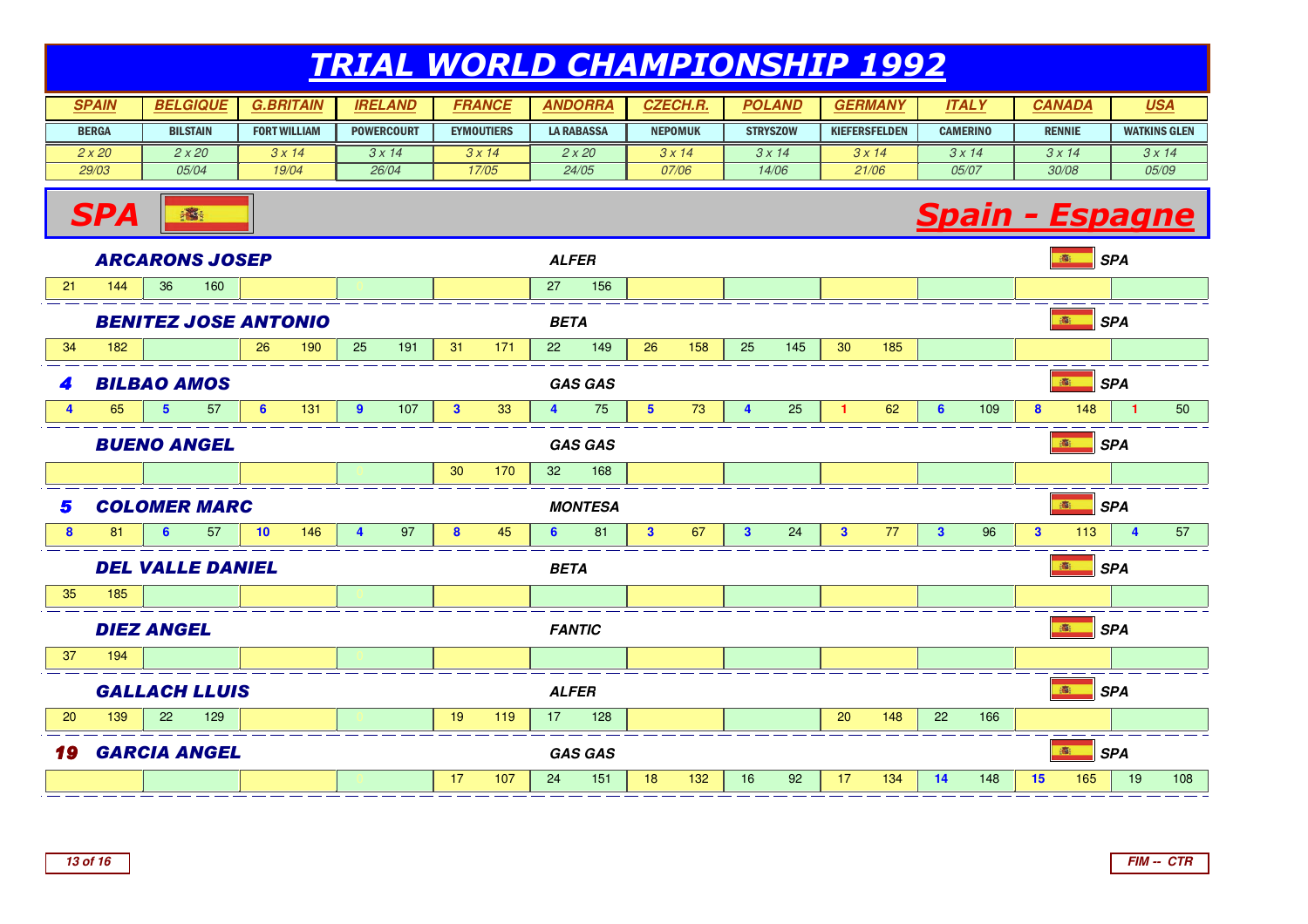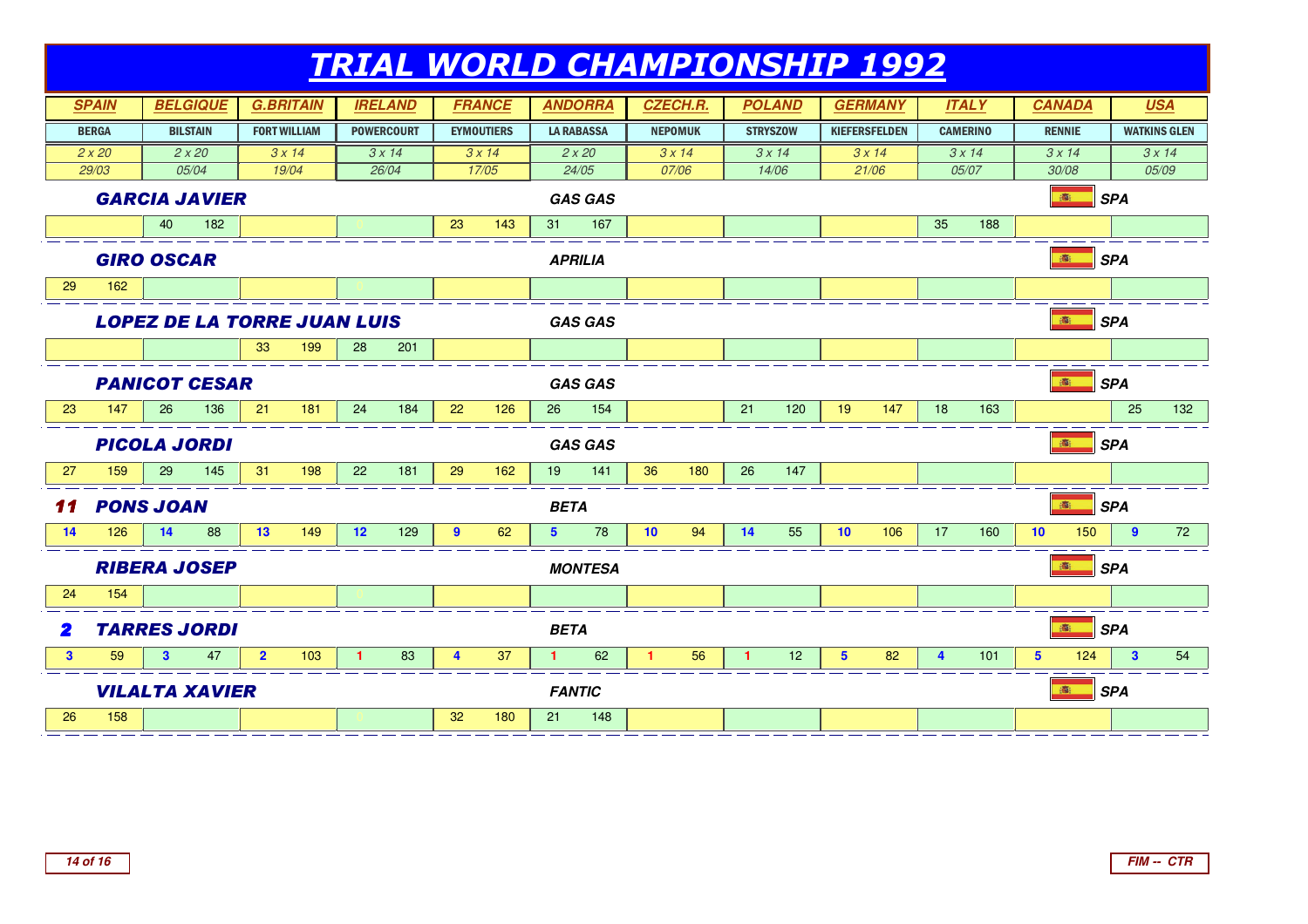|              |                                     |                     |                   |                   |                           |                 |                 | <b>TRIAL WORLD CHAMPIONSHIP 1992</b> |                 |                             |                     |  |
|--------------|-------------------------------------|---------------------|-------------------|-------------------|---------------------------|-----------------|-----------------|--------------------------------------|-----------------|-----------------------------|---------------------|--|
| <b>SPAIN</b> | <b>BELGIQUE</b>                     | <b>G.BRITAIN</b>    | <b>IRELAND</b>    | <b>FRANCE</b>     | <b>ANDORRA</b>            | <b>CZECH.R.</b> | <b>POLAND</b>   | <b>GERMANY</b>                       | <b>ITALY</b>    | <b>CANADA</b>               | <b>USA</b>          |  |
| <b>BERGA</b> | <b>BILSTAIN</b>                     | <b>FORT WILLIAM</b> | <b>POWERCOURT</b> | <b>EYMOUTIERS</b> | <b>LA RABASSA</b>         | <b>NEPOMUK</b>  | <b>STRYSZOW</b> | <b>KIEFERSFELDEN</b>                 | <b>CAMERINO</b> | <b>RENNIE</b>               | <b>WATKINS GLEN</b> |  |
| 2x20         | 2x20                                | 3x14                | 3x14              | 3x14              | 2x20                      | 3x14            | 3x14            | 3x14                                 | 3x14            | 3x14                        | 3x14                |  |
| 29/03        | 05/04                               | 19/04               | 26/04             | 17/05             | 24/05                     | 07/06           | 14/06           | 21/06                                | 05/07           | 30/08                       | 05/09               |  |
|              | <b>Sweden - Suède</b><br><b>SWE</b> |                     |                   |                   |                           |                 |                 |                                      |                 |                             |                     |  |
|              | <b>JOHANSEN PATRICK</b>             |                     |                   |                   | <b>FANTIC</b>             |                 |                 |                                      |                 |                             | <b>SWE</b>          |  |
|              | 192<br>45                           |                     |                   |                   |                           |                 |                 |                                      |                 |                             |                     |  |
|              | <b>MULLER FREDRIK</b>               |                     |                   |                   | <b>BETA</b>               |                 |                 |                                      |                 |                             | <b>SWE</b>          |  |
|              | 47<br>200                           |                     |                   |                   |                           |                 |                 |                                      |                 |                             |                     |  |
| SUI          |                                     |                     |                   |                   |                           |                 |                 |                                      |                 | <b>Switzerland - Suisse</b> |                     |  |
|              | <b>GUILLAUME DOMINIQUE</b>          |                     |                   |                   | ÷<br>YAMAHA<br><b>SUI</b> |                 |                 |                                      |                 |                             |                     |  |
|              |                                     |                     |                   |                   |                           |                 |                 |                                      |                 | 19<br>198                   | 32<br>158           |  |
|              | <b>MONNIN CEDRIC</b>                |                     |                   |                   | <b>APRILIA</b>            |                 |                 |                                      |                 | ÷<br>sul                    |                     |  |
|              |                                     |                     |                   |                   |                           |                 |                 |                                      |                 |                             | 28<br>143           |  |
|              | <b>MONNIN DIDIER</b>                |                     |                   |                   | <b>APRILIA</b>            |                 |                 |                                      |                 | $\frac{1}{2}$               | <b>SUI</b>          |  |
|              |                                     |                     |                   |                   |                           |                 |                 |                                      |                 | 21<br>201                   | 31<br>154           |  |
|              | <b>SCHNYDER HEINZ</b>               |                     |                   |                   | <b>FANTIC</b>             |                 |                 |                                      |                 | ÷<br>$\ $ sul               |                     |  |
|              |                                     |                     |                   |                   |                           |                 |                 |                                      |                 |                             | 39<br>198           |  |
|              | <b>WEILENMANN RENE</b>              |                     |                   |                   |                           |                 |                 |                                      |                 | <b>H</b> SUI                |                     |  |
|              | 46<br>196                           |                     |                   |                   |                           |                 |                 |                                      |                 |                             |                     |  |